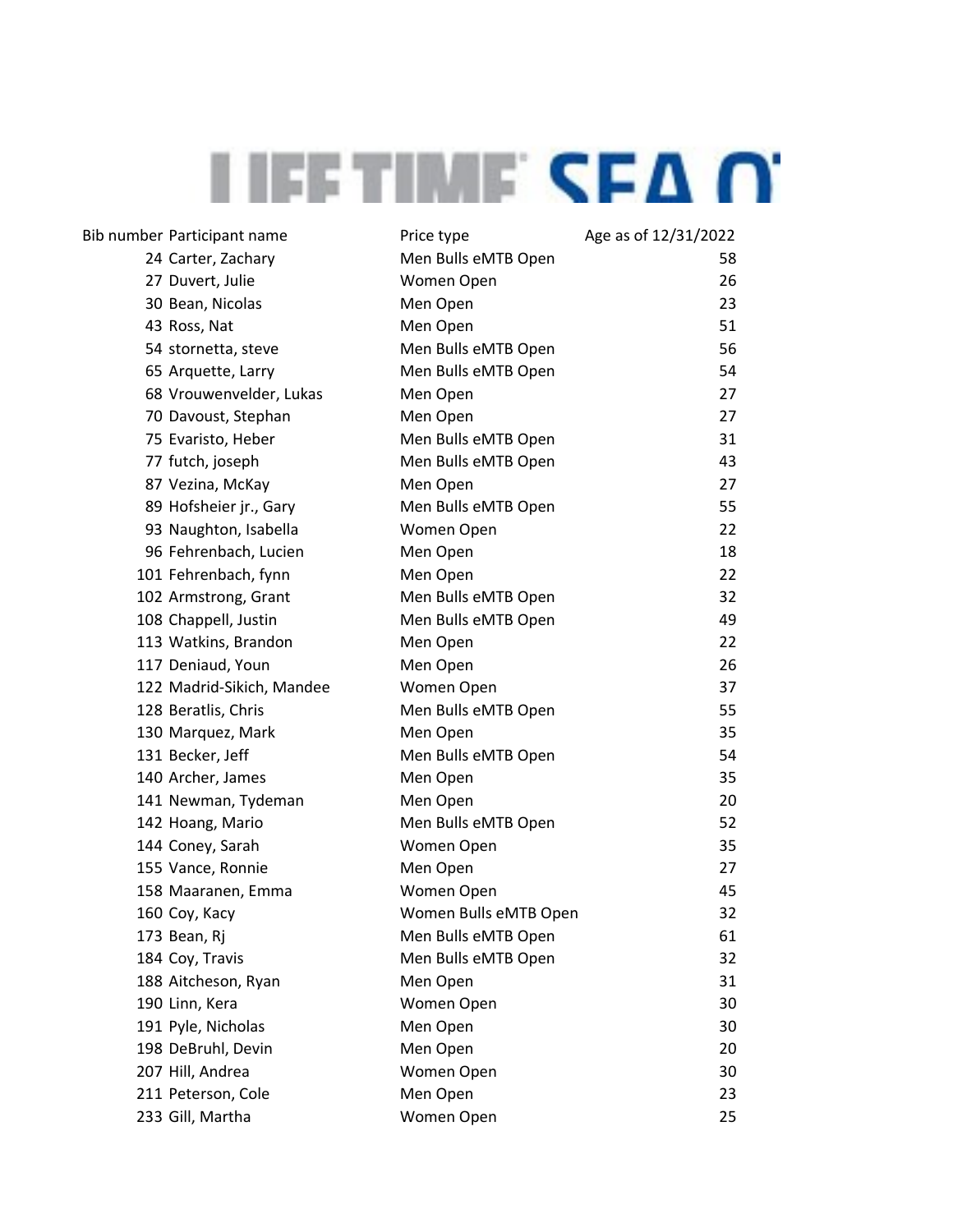| 236 Watkins, Devlin                      | Men Open              | 27 |
|------------------------------------------|-----------------------|----|
| 239 Moore, John                          | Men Bulls eMTB Open   | 60 |
| 242 Mcknight, Tom                        | Men Open              | 45 |
| 244 Allen, Sophie                        | Women Open            | 21 |
| 250 Chapin, Aiden                        | Men Open              | 20 |
| 254 Korem, Noga                          | Women Open            | 31 |
| 258 Rivera, Gabe                         | Men Open              | 22 |
| 265 Agrifoglio, Ronnie                   | Men Bulls eMTB Open   | 53 |
| 267 Nason, Duncan                        | Men Open              | 23 |
| 269 Olmsted, Bonnie                      | Women Bulls eMTB Open | 56 |
| 273 Markewitz, Julien                    | Men Open              | 19 |
| 275 Kelley, Cody                         | Men Open              | 28 |
| 284 Wygaerts, Conner                     | Men Open              | 23 |
| 285 Glock, Melina                        | Women Open            | 30 |
| 286 Grant, Kelan                         | Men Open              | 32 |
| 287 Brinton, Niles                       | Men Open              | 32 |
| 294 Mills, Andrew                        | Men Bulls eMTB Open   | 38 |
| 299 Stephan, David                       | Men Open              | 28 |
| 303 Cooper, Patrick                      | Men Open              | 21 |
| 309 Olmsted, Ron                         | Men Bulls eMTB Open   | 58 |
| 311 Zamora, Ramon                        | Men Bulls eMTB Open   | 37 |
| 312 Robbins, Adam                        | Men Open              | 24 |
| 314 Snow, Jakob                          | Men Open              | 19 |
| 315 Nestoroff, Nikolas                   | Men Open              | 23 |
| 316 POULAIN, Remi                        | Men Open              | 29 |
| 327 tollette, garrett                    | Men Open              | 28 |
| 328 Johnson, Cody                        | Men Open              | 31 |
| 333 Croft, Mike                          | Men Bulls eMTB Open   | 58 |
| 335 Strait, Rachel                       | Women Open            | 34 |
| 337 Harris, Bradley                      | Men Open              | 21 |
| 338 Estrada, Mauricio                    | Men Open              | 39 |
| 342 GUTIERREZ VILLEGAS, MARCELO Men Open |                       | 32 |
| 348 Keller, Cody                         | Men Bulls eMTB Open   | 28 |
| 351 Korn, Brian                          | Men Open              | 30 |
| 352 Wolfe, Dan                           | Men Open              | 34 |
| 362 Eves, James                          | Men Open              | 30 |
| 367 Jasperse, Essence                    | Women Open            | 30 |
| 368 Seely, Daniel                        | Men Bulls eMTB Open   | 59 |
| 374 Szayna, Erik                         | Men Open              | 23 |
| 379 Laffey, Patrick                      | Men Open              | 20 |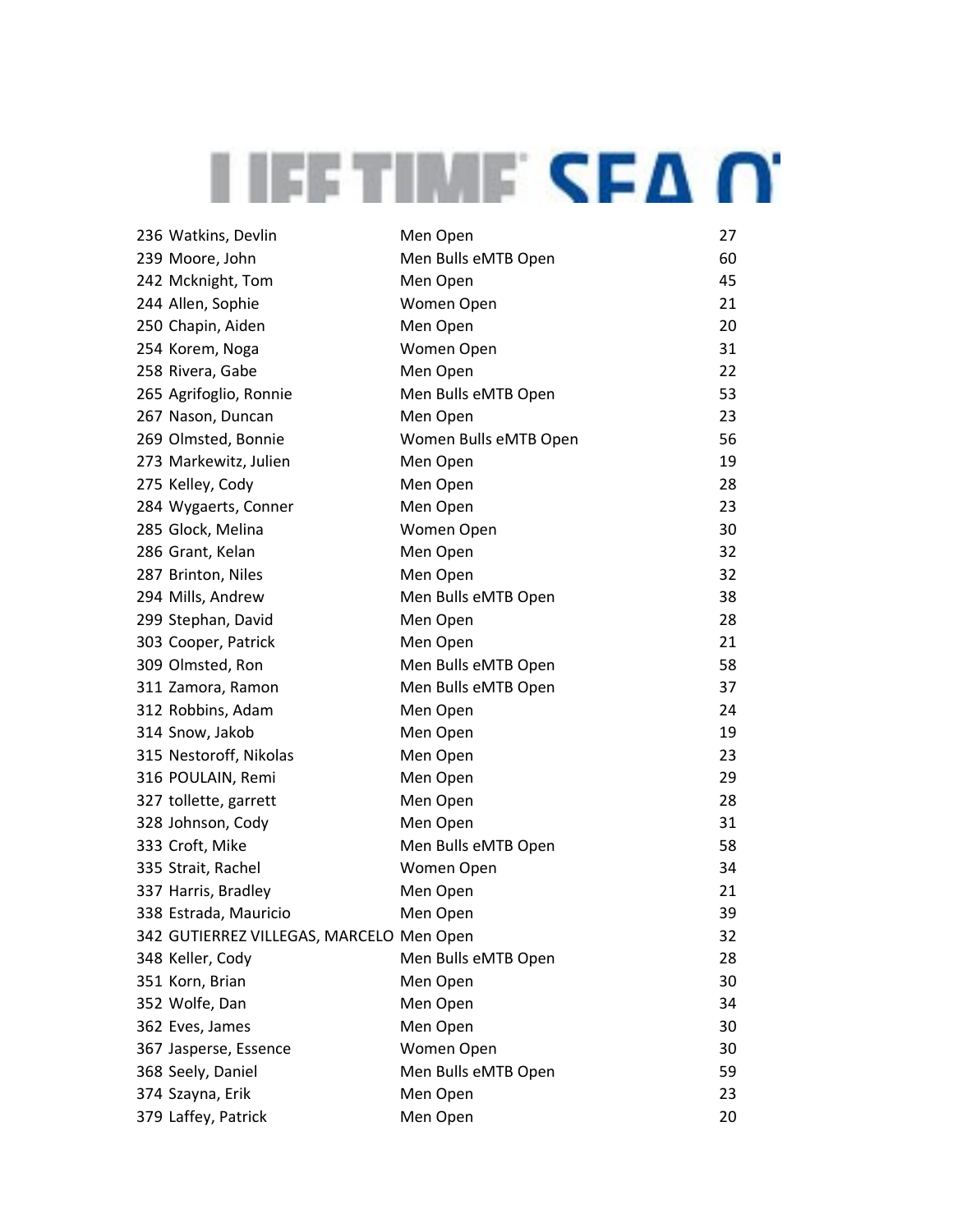| 390 Bradshaw, Tom        | Men Open              | 29 |
|--------------------------|-----------------------|----|
| 391 Sedlak, Max          | Men Open              | 22 |
| 393 Murdock, Porsha      | Women Open            | 31 |
| 396 Landers, Lance       | Men Open              | 30 |
| 401 Stone, Brady         | Men Open              | 22 |
| 403 Husband, Christian   | Men Bulls eMTB Open   | 25 |
| 409 Keller, Jake         | Men Open              | 20 |
| 410 Milkovski, Marty     | Men Open              | 27 |
| 414 Krause, Elijah       | Men Open              | 20 |
| 421 Sedivy, Damon        | Men Open              | 23 |
| 427 Ourricariet, Alex    | Men Bulls eMTB Open   | 30 |
| 430 CLAYPOOL, Travis     | Men Open              | 22 |
| 431 Signorelli, Gerry    | Men Open              | 38 |
| 432 Zamora, Antonio      | Men Bulls eMTB Open   | 19 |
| 434 Slaco, Emily         | Women Open            | 39 |
| 436 Morrison, Amy        | Women Open            | 33 |
| 444 Perebijnos, Paul     | Men Bulls eMTB Open   | 39 |
| 454 Olmos, Osvaldo       | Men Open              | 41 |
| 457 Capuano, Amelia      | Women Open            | 29 |
| 459 Shaw, Samuel         | Men Open              | 30 |
| 462 Williams, Jonathan   | Men Bulls eMTB Open   | 30 |
| 465 Ijurco, Ainhoa       | Women Open            | 21 |
| 467 Smith, Jimmy         | Men Open              | 28 |
| 469 Merrill, Dugan       | Men Open              | 23 |
| 474 Aranda, Mike         | Men Bulls eMTB Open   | 30 |
| 477 Williams, Willow     | Women Bulls eMTB Open | 29 |
| 479 Collier, John        | Men Bulls eMTB Open   | 60 |
| 483 Heap, Elliott        | Men Open              | 24 |
| 488 Bixler, Erin         | Women Open            | 17 |
| 491 De Vicente, Benjamin | Men Open              | 26 |
| 495 Mccutcheon, Trevor   | Men Open              | 23 |
| 502 Stuttard, Matt       | Men Open              | 29 |
| 503 Mooney, Scott        | Men Open              | 24 |
| 508 Merrill, Triston     | Men Open              | 20 |
| 514 rio, serena          | Women Open            | 33 |
| 515 Schuchman, Skye      | Men Open              | 44 |
| 519 Hamilton, Jimmy      | Men Bulls eMTB Open   | 57 |
| 521 Battista, Laura      | Women Open            | 34 |
| 529 Martin, Justin       | Men Bulls eMTB Open   | 31 |
| 540 Cleveland, Brian     | Men Bulls eMTB Open   | 50 |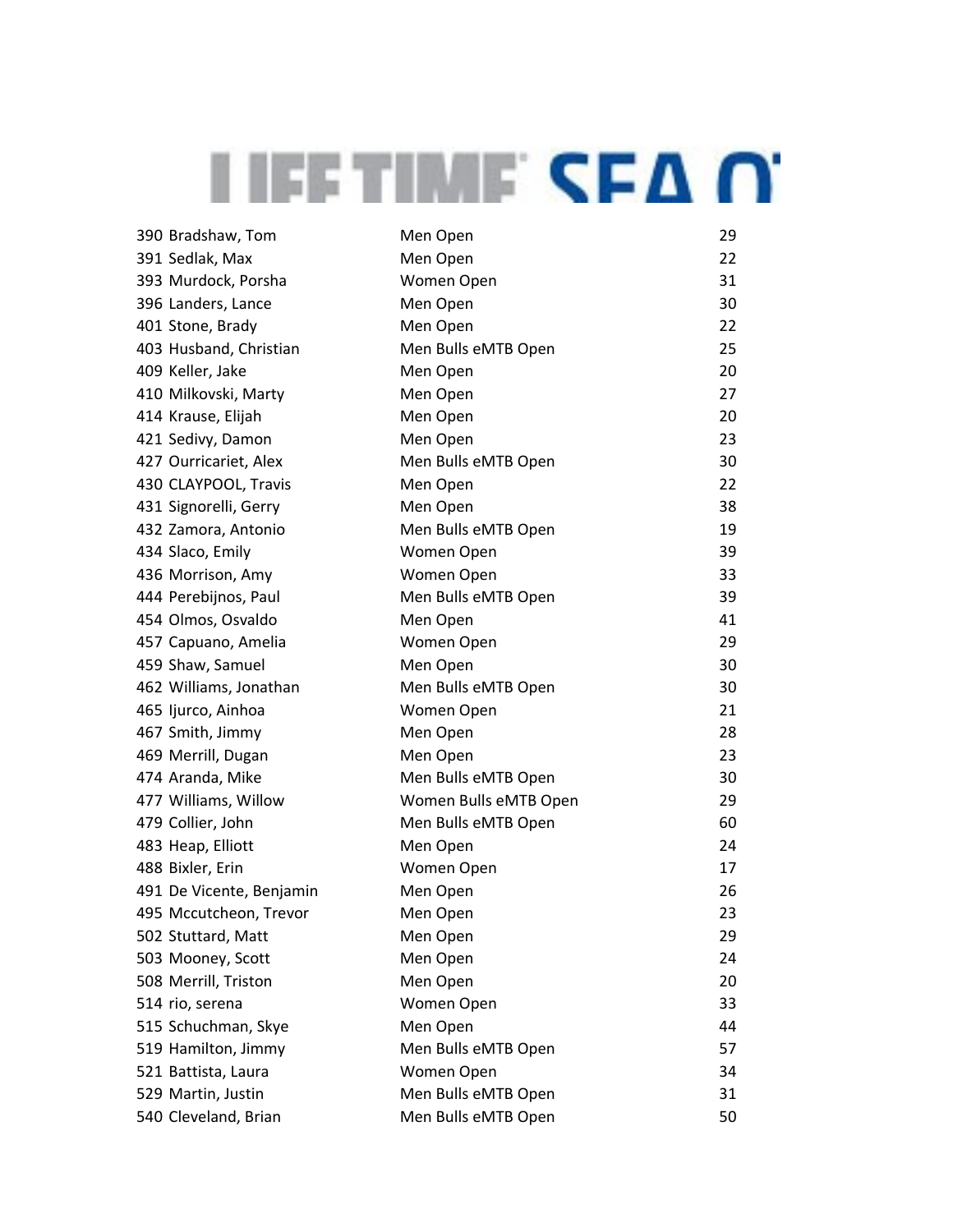| 546 Pavon, Alexandra     | Women Open          | 28 |
|--------------------------|---------------------|----|
| 547 Covarrubias, Myrriah | Women Open          | 28 |
| 548 Teetsel, Jonah       | Men Open            | 26 |
| 564 Deza, Alfredo        | Men Bulls eMTB Open | 47 |
| 567 Dunning, Kyle        | Men Bulls eMTB Open | 36 |
| 577 Mahoney, Charles     | Men Bulls eMTB Open | 41 |
| 578 Ingram, Jake         | Men Open            | 25 |
| 579 Nakamura, Charles    | Men Bulls eMTB Open | 39 |
| 589 khalil, husam        | Men Open            | 12 |
| 590 Springer, Samantha   | Women Open          | 20 |
| 592 Damschen, Brian      | Men Bulls eMTB Open | 42 |
| 594 Hughes, Evander      | Men Open            | 25 |
| 595 Kennedy, David       | Men Bulls eMTB Open | 32 |
| 601 Carlson, Joshua      | Men Bulls eMTB Open | 36 |
| 603 Fiene, Cole          | Men Open            | 22 |
| 618 Gardner, Becky       | Women Open          | 34 |
| 624 Amarillas, Austin    | Men Open            | 29 |
| 627 Neubauer, Zeke       | Men Open            | 29 |
| 630 Frohlich, Travis     | Men Bulls eMTB Open | 30 |
| 635 Slavin, Laura        | Women Open          | 39 |
| 636 Rathkamp, Spencer    | Men Open            | 28 |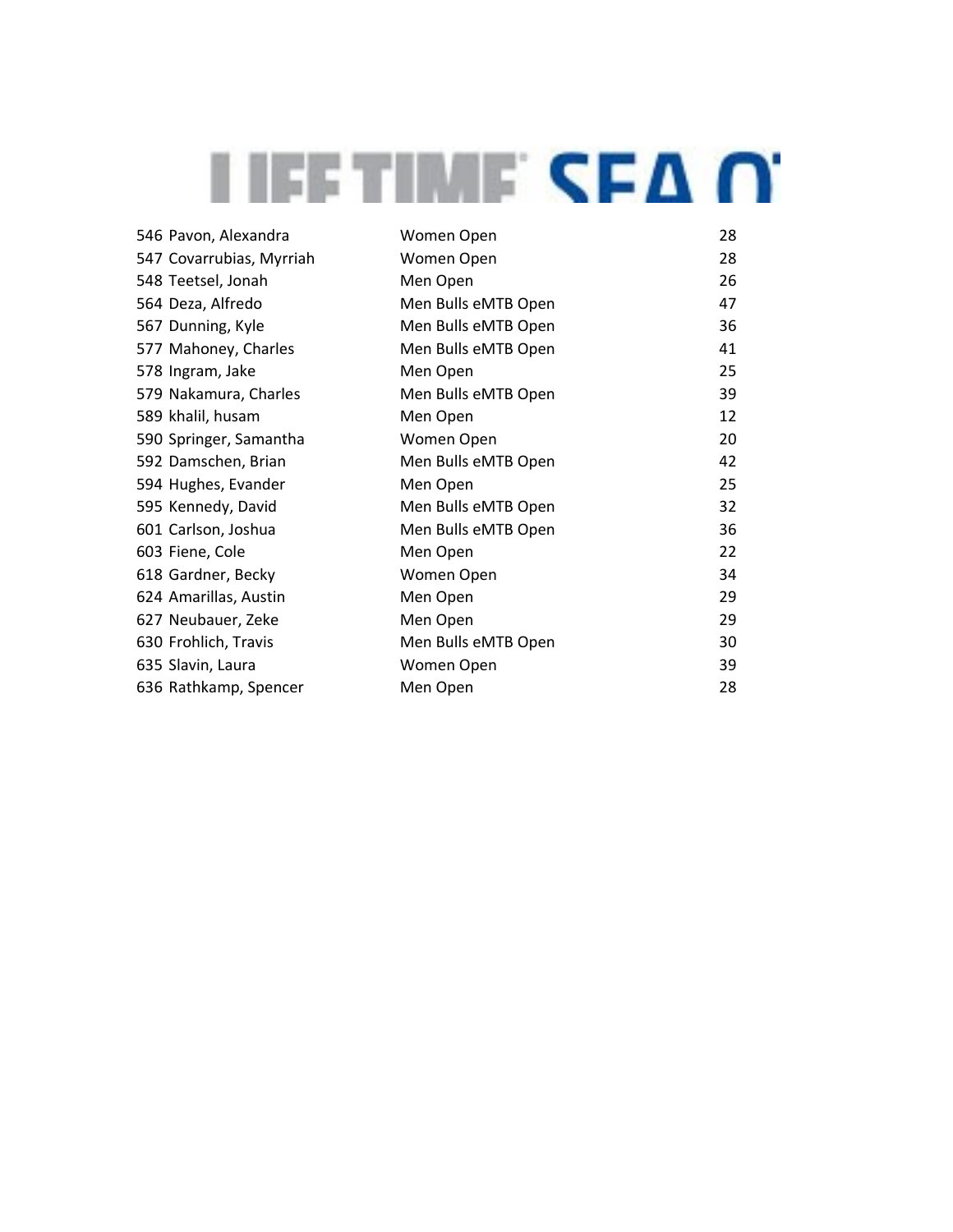

| City                 | State province region Pro Team Name |                              |
|----------------------|-------------------------------------|------------------------------|
| EL DORADO HLS        | CA                                  |                              |
| Contes               |                                     | <b>Theory Racing</b>         |
| Los Gatos            | СA                                  |                              |
| Golden               | CO                                  |                              |
| Del Rey Oaks         | <b>CA</b>                           |                              |
| Seaside              | CA                                  |                              |
| CHARLOTTESVLE        | VA                                  | Giant Factory Off Road Team  |
| Durango              | CO                                  | Giant Factory Off Road Team  |
| Felton               | CA                                  |                              |
| salinas              | CA                                  |                              |
| <b>NEWBURY PARK</b>  | CA                                  | Giant Factory Off Road Team  |
| monterey             | CA                                  |                              |
| <b>FLAGSTAFF</b>     | AZ                                  | <b>LIV Factory Racing</b>    |
| irvine               | CA                                  |                              |
| irvine               | CA                                  |                              |
| Potter Valley        | CA                                  |                              |
| EL DORADO HLS        | CA                                  |                              |
| <b>Cedar Park</b>    | <b>TX</b>                           |                              |
| Aude                 |                                     | Giant Factory Off Road Team  |
| Santa Barbara        | CA                                  |                              |
| Pleasanton           | CA                                  |                              |
| <b>CARMEL VALLEY</b> | CA                                  |                              |
| Lafayette            | CA                                  |                              |
| <b>FAIRFIELD</b>     | CA                                  |                              |
| <b>WOODLAND HLS</b>  | CA                                  |                              |
| Monterey             | CA                                  |                              |
| Vancouver            | BC                                  | LA Sweat                     |
| Esmont               | VA                                  |                              |
| Bend                 | <b>OR</b>                           |                              |
| Pleasanton           | CA                                  |                              |
| San Jose             | CA                                  |                              |
| Pleasanton           | CA                                  |                              |
| Vancouver            | BC                                  |                              |
| San Diego            | CA                                  |                              |
| Dillon               | CO                                  |                              |
| <b>SANTA MARIA</b>   | CA                                  |                              |
| <b>EAST GARRISON</b> | CA                                  |                              |
| Lakewood             | C <sub>O</sub>                      | <b>Maxxis Factory Racing</b> |
| Bolton               | <b>Greater Manchester</b>           |                              |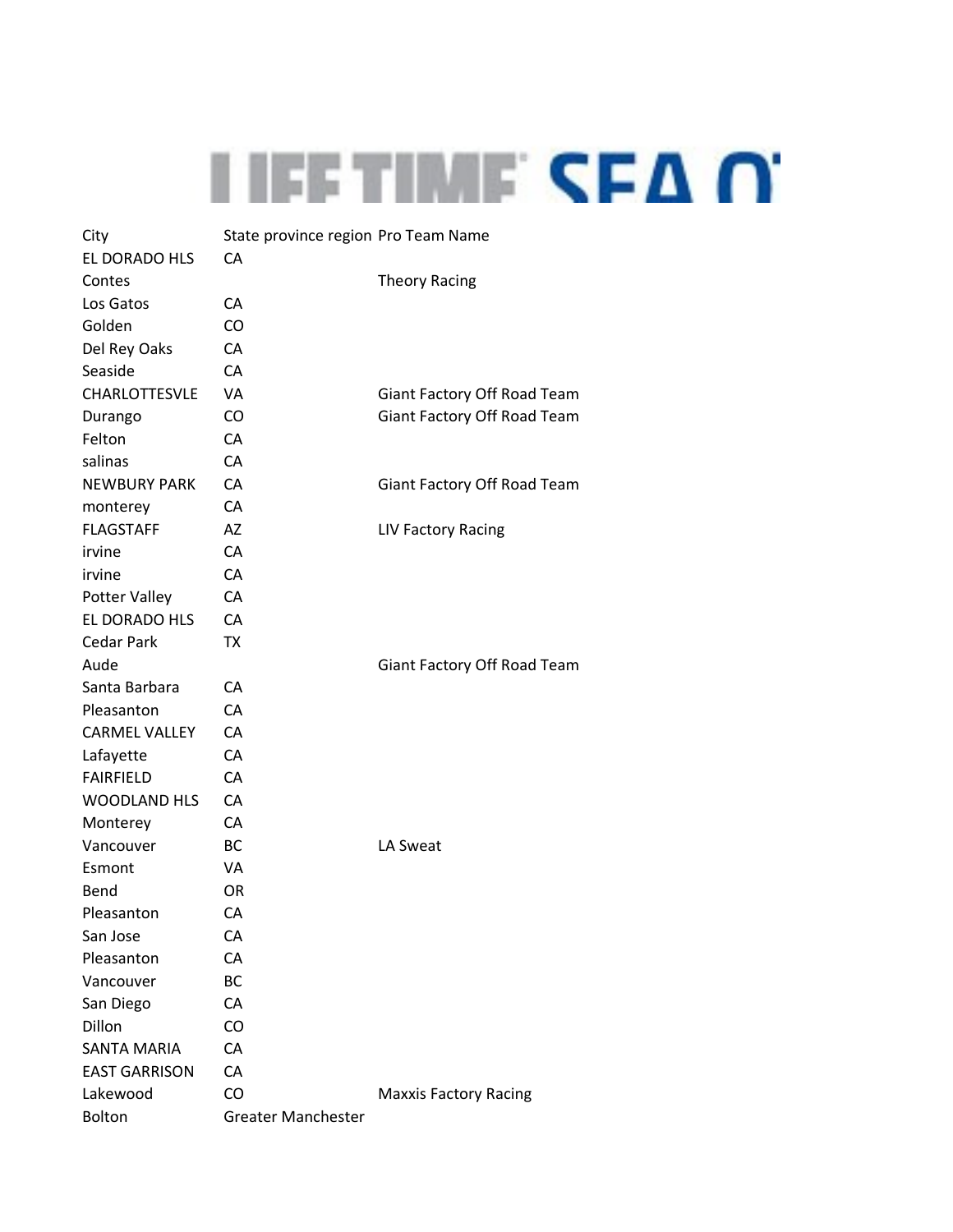| Cedar Park           | TХ         |                               |
|----------------------|------------|-------------------------------|
| <b>SEASIDE</b>       | CA         |                               |
| Marina               | CA         |                               |
| <b>GRAND JCT</b>     | CO         | <b>Maxxis Factory Racing</b>  |
| Valencia             | CA         |                               |
| Harashim             | UT         | <b>GT Factory Racing</b>      |
| <b>COLORADO SPGS</b> | CO.        |                               |
| Salinas              | CA         |                               |
| <b>SANTA ROSA</b>    | CA         | the farm by Cannondale        |
| <b>SAN JOSE</b>      | CA         |                               |
| <b>SALT LAKE CTY</b> | UT         | the farm by Cannondale        |
| Riverton             | UT         |                               |
| PLEASANT HILL        | CA         |                               |
| <b>Bozeman</b>       | MT         | The Farm by Cannondale        |
| <b>Mallusk</b>       | UK         | Nukeproof-Sram Factory Racing |
| <b>SANTA CRUZ</b>    | CA         |                               |
| South Lake Tahoe     | CA         |                               |
| <b>Crested Butte</b> | CO         |                               |
| <b>WALNUT CREEK</b>  | CA         |                               |
| San Jose             | CA         |                               |
| Salinas              | CA         |                               |
| <b>Bromont</b>       | QC         |                               |
| Carlsbad             | CA         |                               |
| <b>FALLBROOK</b>     | CA         |                               |
| St-Gratien           |            |                               |
| <b>PORTLAND</b>      | OR.        |                               |
| SAN DIEGO            | CA         | Polygon Factory Racing        |
| Marina               | CA         |                               |
| Alpine               | CA         |                               |
| Queenstown           | <b>OTA</b> | Theory Racing P/B ProBikeKit  |
| <b>MINE HILL</b>     | <b>NJ</b>  |                               |
| <b>MANIZALES</b>     | CALDAS     |                               |
| <b>Salinas</b>       | CA         |                               |
| Santa Maria          | CA         |                               |
| <b>County Dublin</b> | Ireland    | Polygon Factory Racing        |
| gilroy               | CA         |                               |
| <b>LONG BEACH</b>    | CA         |                               |
| prunedale            | СA         |                               |
| <b>LOS ANGELES</b>   | CA         |                               |
| Qualicum beach       | BC         |                               |
|                      |            |                               |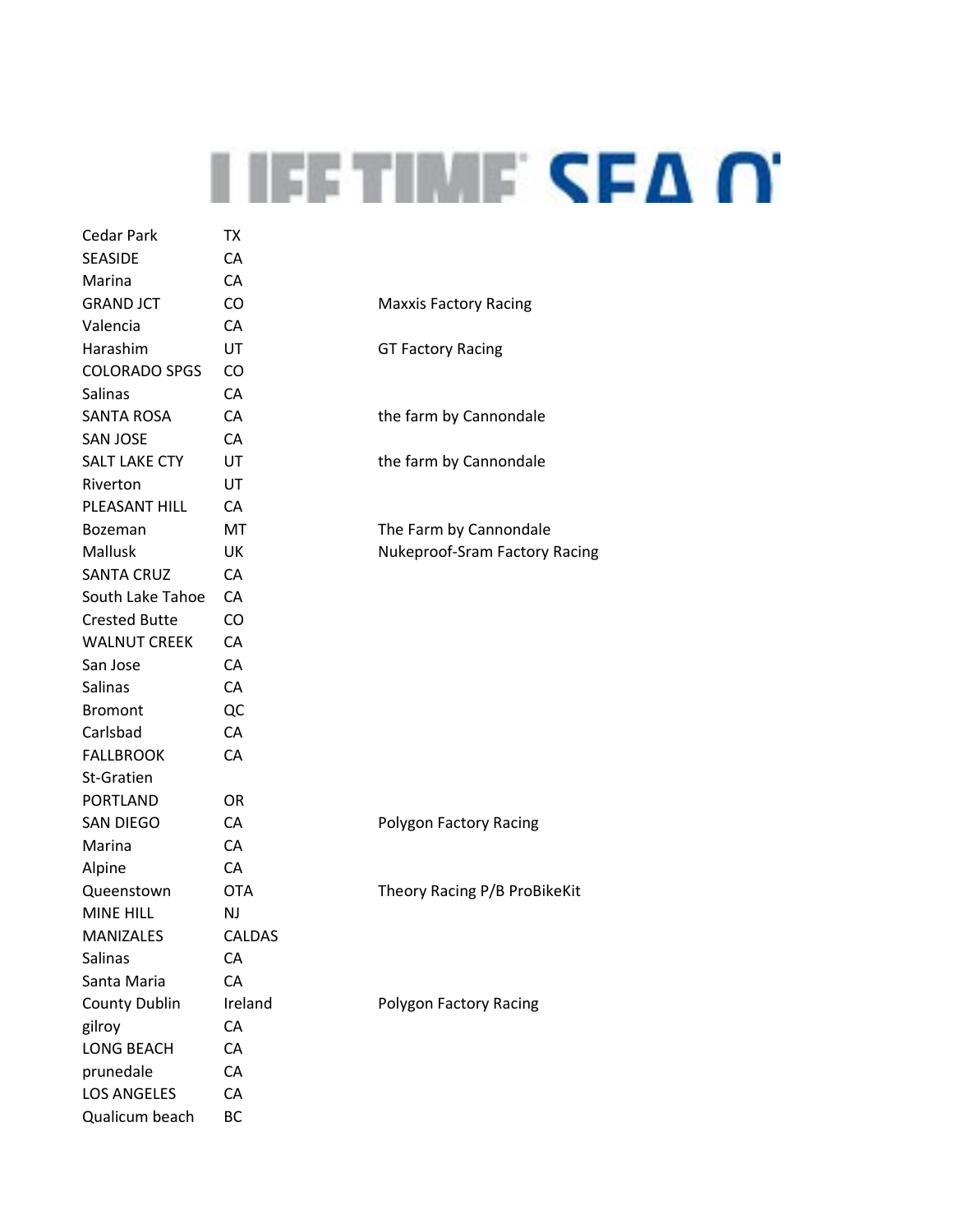## **I IEE TIME CEA O.**

| Garibaldi Highlands BC  |                |                                       |
|-------------------------|----------------|---------------------------------------|
| Aliso Viejo             | CA             |                                       |
| <b>BEND</b>             | OR.            |                                       |
| Seaside                 | CA             |                                       |
| <b>Nelson</b>           | <b>NSN</b>     | Polygon Factory Racing                |
| Corona                  | CA             |                                       |
| Granite Bay             | CA             |                                       |
| Belmont                 | CA             |                                       |
| <b>BEND</b>             | <b>OR</b>      |                                       |
| Oliver springs          | TN             | the farm by Cannondale                |
| Hollister               | CA             |                                       |
| <b>MURRIETA</b>         | CA             |                                       |
| <b>Colorado Springs</b> | CO             |                                       |
| Salinas                 | CA             |                                       |
| Pemberton               | BC             |                                       |
| Fenton                  | MI             |                                       |
| Murrieta                | CA             |                                       |
| San Luis Obispo         | CA             |                                       |
| Sacramento              | CA             | Michael David Winery/Cranked Naturals |
| Rotorua                 | <b>BOP</b>     |                                       |
| napa                    | CA             |                                       |
| Squamish                | ВC             |                                       |
| <b>Boulder</b>          | <b>CO</b>      |                                       |
| <b>REXBURG</b>          | ID             |                                       |
| Livermore               | CA             |                                       |
| napa                    | CA             |                                       |
| <b>SAN LEANDRO</b>      | CA             |                                       |
| Halesowen               | UK             | <b>Nukeproof-Sram Factory Racing</b>  |
| <b>AUBURN</b>           | CA             |                                       |
| Los Angeles             | CA             |                                       |
| Temecula                | CA             |                                       |
| Lancashire              | United Kingdom | Polygon Factory Racing                |
| Bozeman                 | MT             |                                       |
| Rexburg                 | ID             |                                       |
| <b>LOS ANGELES</b>      | CA             |                                       |
| Sausalito               | CA             |                                       |
| San Jose                | CA             |                                       |
| Squamish                | ВC             |                                       |
| Salinas                 | CA             |                                       |
| Irvine                  | CA             |                                       |